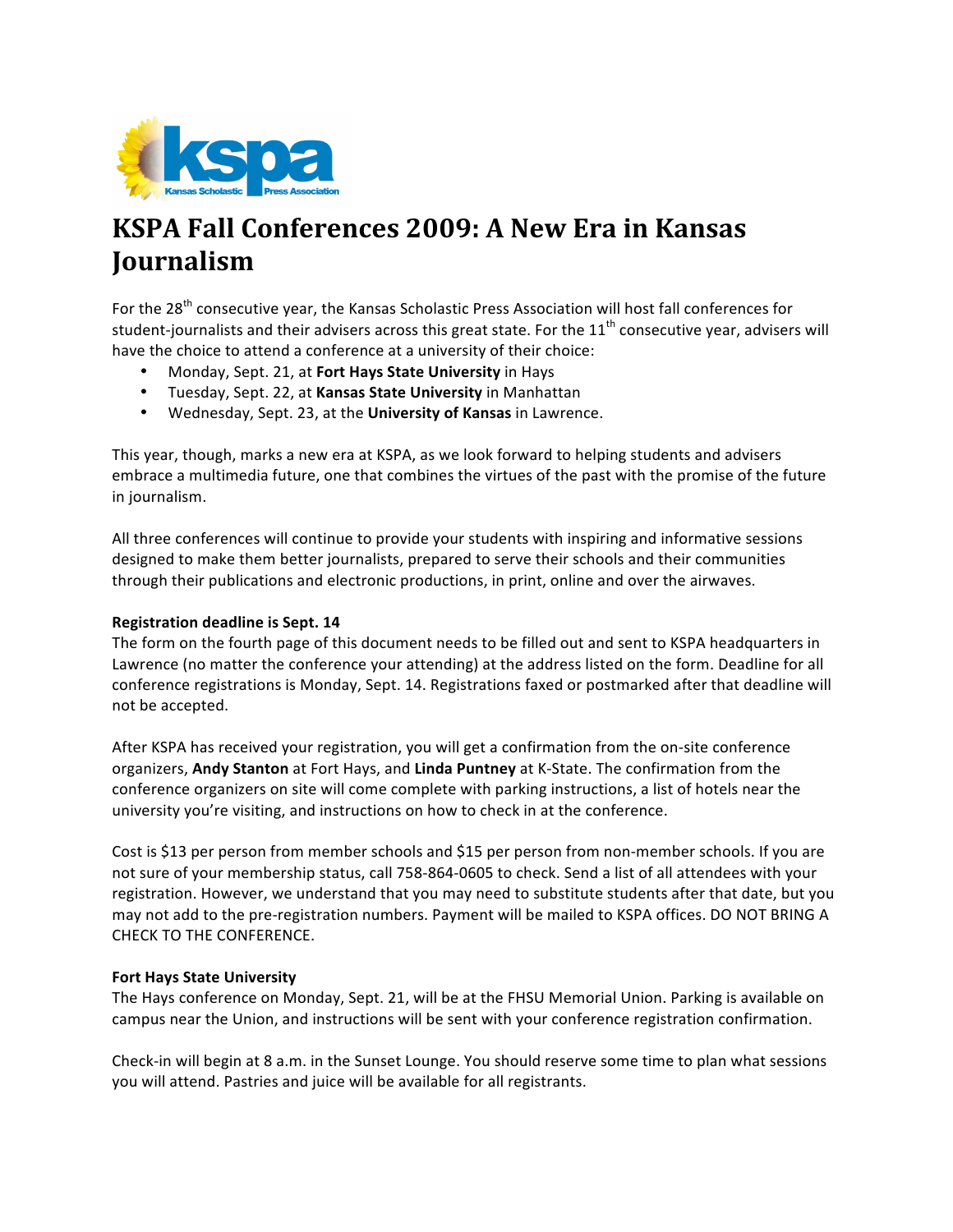The first session will begin at 9 a.m. and all sessions will be completed by 1:30 p.m. Students and advisers are asked to plan and pay for their own lunches. The Memorial Union food court has many lunch options.

If you have specific questions about the FHSU conference, contact Andy Stanton, conference coordinator, at 785-628-4448, or at lastanton@fhsu.edu. If you have general questions about the fall conferences, contact Jeff Browne at 785-864-7625 or jeffbrowne@ku.edu.

Conference features:

- o More than 30 one-hour sessions to choose from;
- $\circ$  Special sessions for advisers;
- $\circ$  Pastries and juice for all attendees as they check in;
- o Critique sessions for a limited number of staffs;
- o A special keynote address from Logan Aimone.

More details will be available online at http://www.kspaonline.org.

#### **Kansas State University**

The Manhattan conference on Tuesday, Sept. 22, will be at the K-State Union. Parking details will be sent to you with your conference confirmation packet. Parking passes at KSU will cost either \$3 or \$5 (See registration form). If you want to reserve a parking spot, indicate that on the registration form and include the cost as part of your overall payment. A parking pass will be mailed to you prior to Sept. 22.

Check-in will begin at 8 a.m. in front of the Forum Theater in the lower level of the Union. You should reserve time to plan the sessions you will attend. Pastries and juice will be available for all registrants.

The first session will begin at 9 a.m. and all sessions will be completed by 2 p.m. Students and advisers are asked to plan and pay for their own lunches. The K-State Union food court has many lunch options.

If you have specific questions about the KSU conference, contact Linda Puntney, conference coordinator, at 785-532-7822. If you have general questions about the fall conferences, contact Jeff Browne at 785-864-7625 or jeffbrowne@ku.edu.

Conference features:

- o More than 60 one-hour sessions to choose from;
- $\circ$  Special sessions for advisers;
- o Pastries and juice for all attendees as they check in;
- $\circ$  Critique sessions for a limited number of staffs;
- o A special keynote address by Logan Aimone.

More details will be available online at http://www.kspaonline.org.

#### **University of Kansas**

The Lawrence conference on Wednesday, Sept. 23, will be at the Kansas Union. Buses may pass through the KU traffic kiosks and unload passengers at the front entrance to the Union. Buses will then need to park in Lot #300, which is located at the Lied Center on the west end of campus. There is no charge for buses parked at the Lied Center.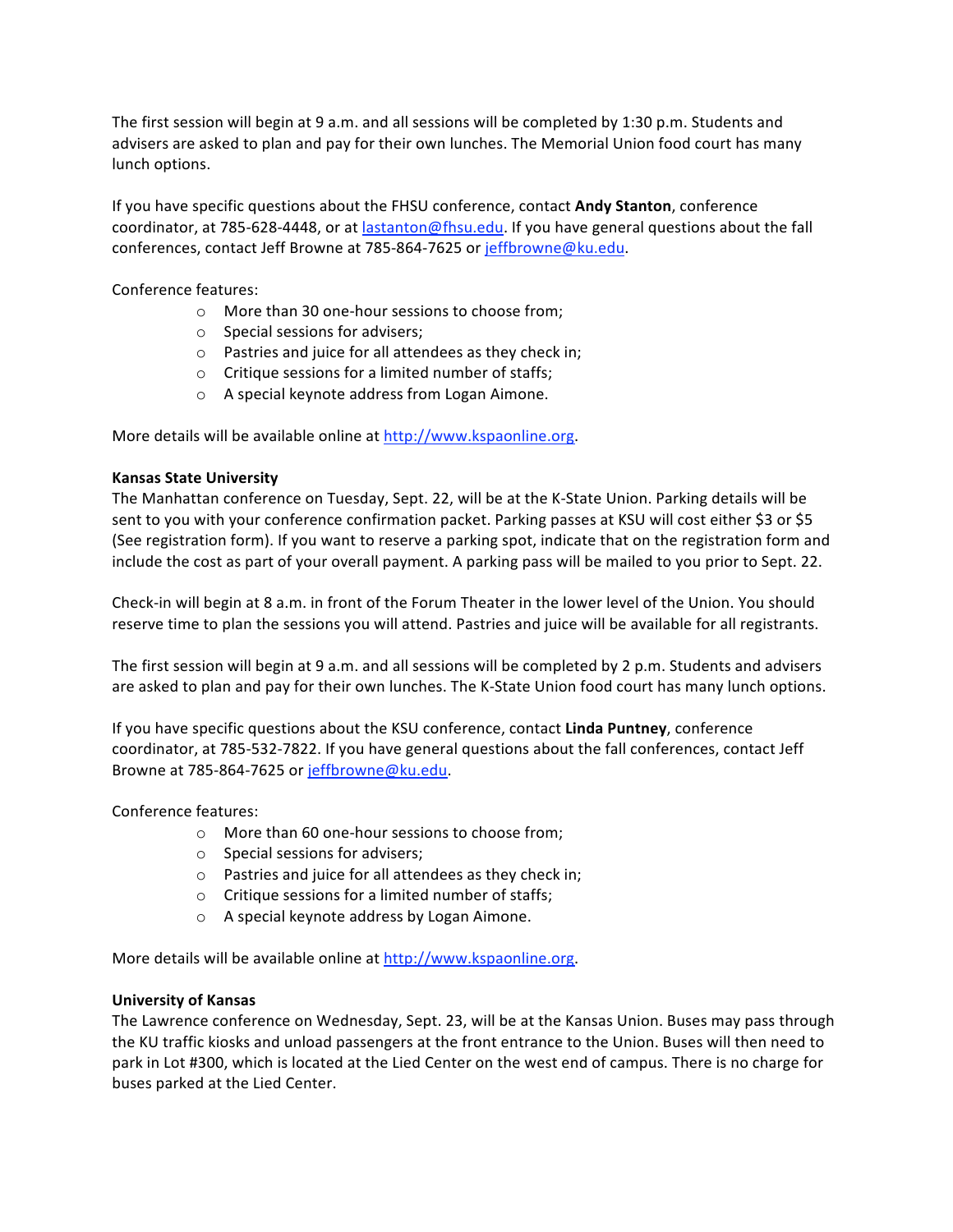Delegates driving cars may park in the parking garage adjacent to and just north of the Kansas Union. Payment is made at the garage when you park. If you want to reserve a spot in Lot #94 for a \$6 visitor pass, indicate that on the registration form and include the cost as part of your overall payment. A parking pass will be mailed to you prior to Sept. 23.

To see a campus map, go to http://www.ku.edu/visit/maps.shtml.

Check-in will begin at 8 a.m. on the fourth level of the Union. You should reserve time to plan the sessions you will attend. Pastries and juice will be available for all registrants. Advisers will also be offered fresh fruit, coffee and tea at a 10:30 a.m. reception.

The first session will begin at 9 a.m. and all sessions will be completed by 2 p.m. Students and advisers are asked to plan and pay for their own lunches. The Kansas Union food court on the third level has many lunch options.

If you have specific questions about the KU conference, contact Jeff Browne at 785-864-7625 or jeffbrowne@ku.edu.

Conference features:

- o More than 60 one-hour sessions to choose from;
- $\circ$  Special sessions for advisers;
- $\circ$  Pastries and juice for all attendees as they check in;
- o Critique sessions for a limited number of staffs.

More details will be available online at http://www.kspaonline.org.

#### **Logan Aimone**

KSPA will welcome a very special keynote speaker for the Hays and Manhattan conferences, Logan Aimone, the executive director of the National Scholastic Press Association and a veteran adviser of award-winning high school publications.

Logan is in his second year at the NSPA, where he has already made his mark on the organization, being a strong advocate both for student-journalists' freedoms and for multimedia news production. Prior to moving to NSPA and Minneapolis, Logan taught journalism and advised The Apple Leaf newspaper and WaWa yearbook staffs at Wenatchee High School in Wenatchee, Wash., for 11 years. His students earned state, regional and national recognition, including the 2001 JEA Student Impact Award.

In addition to his keynote address, Logan will be presenting special sessions for students.

#### Can you present?

If you have a great session that you'd like to present at any or all of the conferences, please go to the fifth page of this document and describe your session, including a title, an audience and AV needs.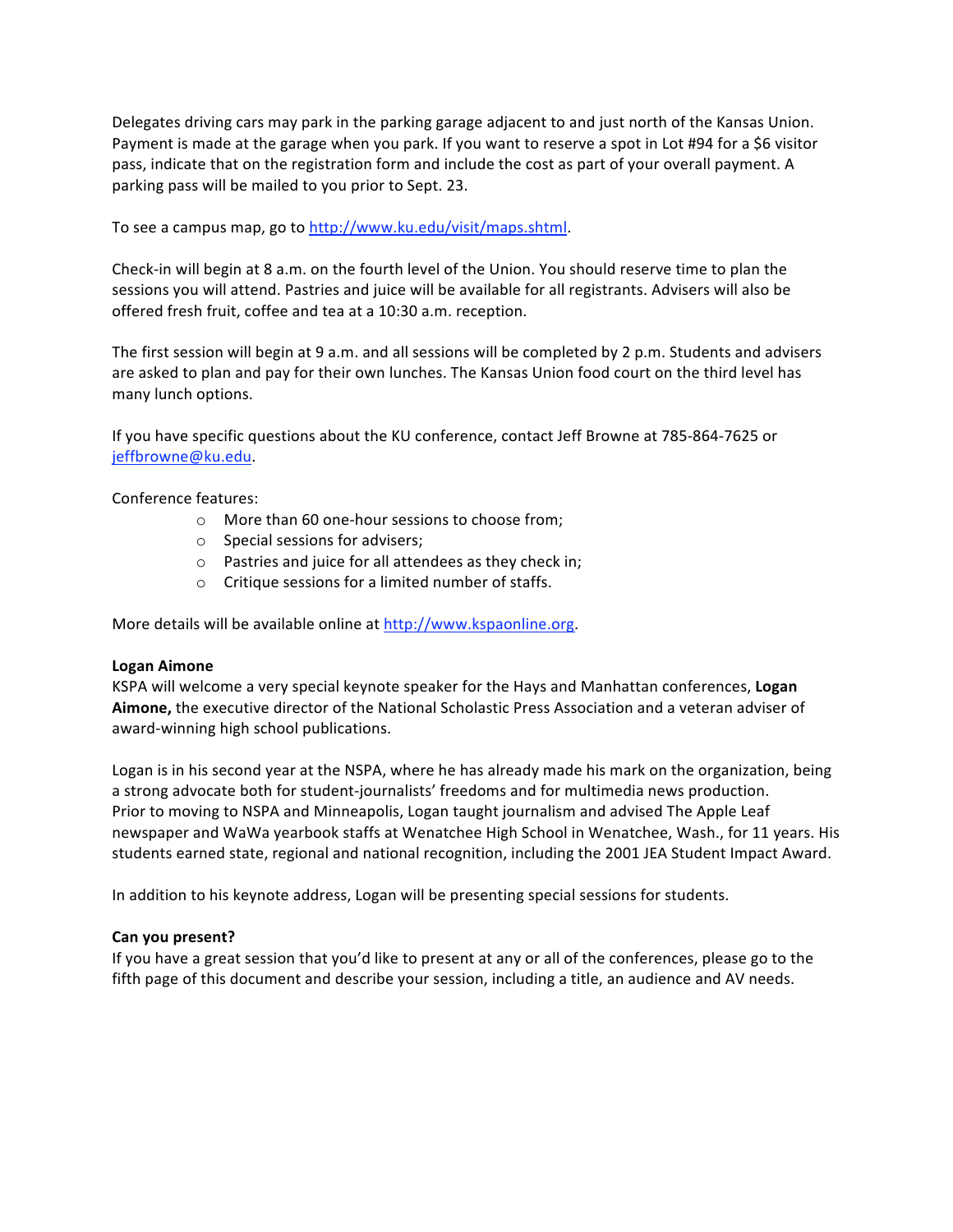### **KSPA Fall Conferences 2009 Registration**

Step One. Pick which conference you will attend:

Sept. 21, Fort Hays State University, Hays

Sept. 22, Kansas State University, Manhattan

Sept. 23, University of Kansas, Lawrence

Step Two. Tell us who you are:

| SCHOOL NAME:    |                                        |
|-----------------|----------------------------------------|
| School Address: |                                        |
| City            | -                                      |
| School Phone:   | School Fax (receipt and confirmation): |

ADVISERS/CHAPERONES (attendees) NAME AND VALID E-MAIL ADDRESS:

| _______<br>_______________ | __ |
|----------------------------|----|
| . .<br>___                 |    |

STUDENTS (Number of students):

Provide a typed, numbered list of your students' names and year in school on a separate sheet of paper.

Step Three. Calculate your costs.

#### Registration

KSPA Member School ................. \$13/person x\_\_\_\_\_\_\_ \$\_\_\_\_\_\_\_\_\_\_\_\_<br>KSPA Non-member School .......... \$15/person x\_\_\_\_\_\_\_ \$\_\_\_\_\_\_\_\_\_\_\_\_\_\_\_\_\_\_\_\_\_\_\_\_\_

#### **Critiques**

Sign up for an on-site critique by a professional, a university professor or an experienced adviser. Critiques are 30 minutes. Slots are limited.

Take materials with you to the critique. \$10/critique x\_\_\_\_\_\_\_ \$\_\_\_\_\_\_\_\_\_\_\_\_\_\_\_\_

Newspaper \_\_\_ Yearbook \_\_\_ Web site

#### Parking (Manhattan and Lawrence only)

Manhattan (Buses may park free at the football stadium)

Lawrence (Buses may park free at the Lied Center)

Reserved Spots in Lot #94 (cars and vans) ...................... \$5 each x\_\_\_\_\_\_ \$\_\_\_\_\_\_\_\_\_\_\_\_\_\_\_\_\_

TOTAL AMOUNT ENCLOSED (check or money order): \$ (checks payable to KSPA)

| MAIL COMPLETED REGISTRATION FORM TO: |  |
|--------------------------------------|--|
| KSPA Fall Conference                 |  |
| Stauffer-Flint Hall                  |  |
| 1435 Jayhawk Blvd.                   |  |
| University of Kansas                 |  |

FAX TO (Mail payment separately): 785-864-5945 Call 785-864-0605 to confirm E-MAIL TO: (Mail payment separately): jeffbrowne@ku.edu

Lawrence, KS 66045

REGISTRATION DEADLINE: MONDAY, Sept. 14, 2009